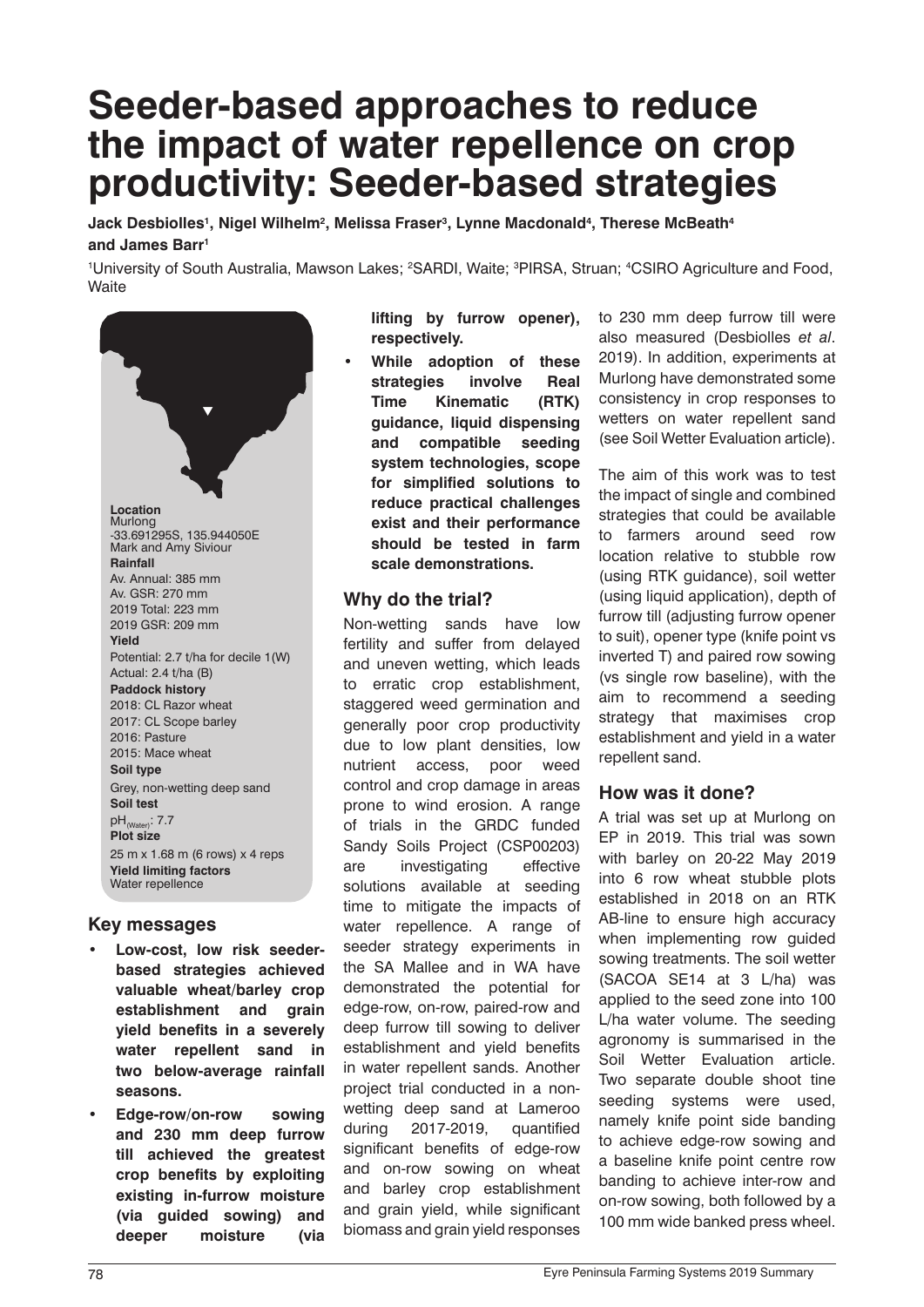The 230 mm depth of furrow-till contrast was achieved by using a 120 mm longer knife point (side banding) or by operating 120 mm deeper and setting the seed boot 120 mm higher (centre-row banding).

Eleven experimental treatments with 4 replicates were organised in a randomised complete block design and consisted of: a) six treatments assessing the impact of a selected seed-zone soil wetter under inter-row, edge row and onrow sowing configurations at a reference 110 mm depth of furrow till, b) two soil wetter treatments assessing the additional impact of a 230 mm deep furrow till under inter-row and edge row sowing, c) two soil wetter treatments contrasting the impact of an inverted T opener (95 mm wide)

and of paired row sowing (75 mm spread) at the reference 110 mm depth of furrow till under onrow sowing and, d) an additional contrast to the no-wetter control under inter-row sowing, assessing the impact of a proportion of infurrow fertiliser (6N+12P) applied with the seeds. The treatment factors are listed in Table 1 and illustrated in Figure 1.

*Table 1. Key treatment factors and the combinations tested in the seeder strategy evaluation trial at Murlong in 2019.*

| <b>Treatment label</b> | Seed row<br>placement  | Wetter<br>(W) | <b>Furrow Tillage</b><br>(mm) | <b>Fertiliser</b><br>$(28N, 12P+6S+1.5Zn)$ |
|------------------------|------------------------|---------------|-------------------------------|--------------------------------------------|
| $IR + Fert$            | Inter-row              | nil           | 110                           | $6N+12P$ with seed                         |
| Inter-Row (IR)         | Inter-row              | nil           | 110                           | Deep banded                                |
| $IR+W$                 | Inter-row              | <b>SE14</b>   | 110                           | Deep banded                                |
| $IR + W + Deep-Till$   | Inter-row              | <b>SE14</b>   | 230                           | Deep banded                                |
| Edge row (ER)          | Edge-row               | nil           | 110                           | Deep banded                                |
| $ER+W$                 | Edge-row               | <b>SE14</b>   | 110                           | Deep banded                                |
| $ER+W+Deep-Till$       | Edge-row               | <b>SE14</b>   | 230                           | Deep banded                                |
| On-Row (OR)            | On-row                 | nil           | 110                           | Deep banded                                |
| $OR+W$                 | On-row                 | <b>SE14</b>   | 110                           | Deep banded                                |
| OR+W+Paired row        | On-row, Paired-<br>row | <b>SE14</b>   | 110                           | Deep banded                                |
| $OR + W + Inv.T$       | On-row, Inverted T     | <b>SE14</b>   | 110                           | Deep banded                                |



*Figure 1. Visual representation of seeder-based strategies for non-wetting sands evaluated at Murlong: Top: inter-row sowing; Centre: edge-row sowing; Bottom: on-row sowing. The schematic highlights the previous year stubble rows; the seeding opener and co-placement of seeds and wetting agent; the moisture zones in furrow and at depth.*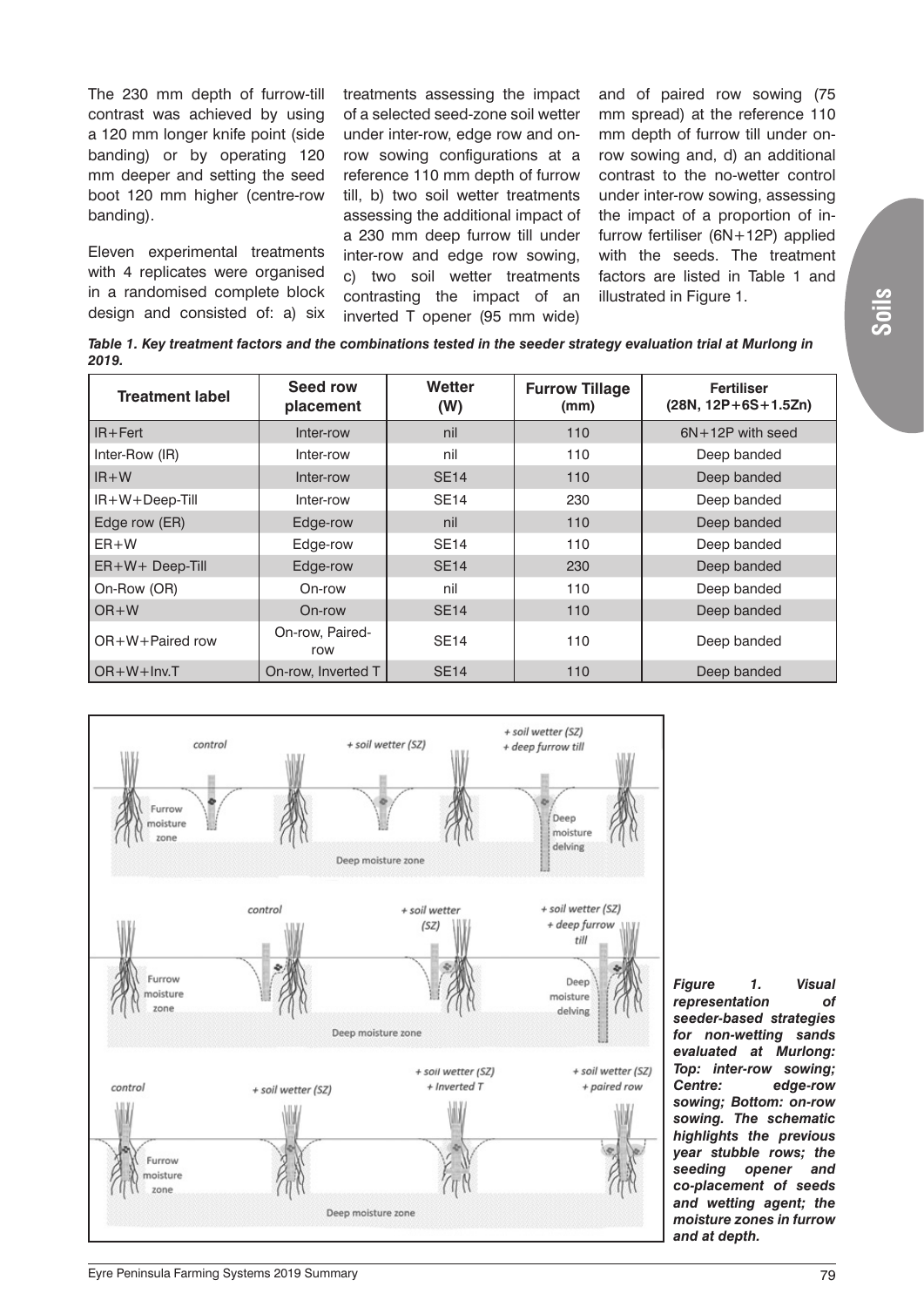### **What happened?**

A dry 11-12 cm thick repellent top layer was present in the interrow zone at seeding but with consistent moisture below 16-17 cm, which was separated by a patchy transition zone. In contrast, the existing stubble row zone had good moisture below 4-5 cm dry top layer. Measurements quantified 9 mm more water stored in the 0-40 cm layer in the stubble row zone compared to the inter-row zone, with the majority occurring in the top 25 cm layer. This moisture benefit in the stubble row was consistent with observations made in water repellent sands at Lameroo during 2018/19, which ranged between 7-9 mm of extra water stored on the 0-40 cm layer in both seasons.

On-row sowing alone increased plant density by 39 plants/m<sup>2</sup> over edge-row sowing and by 95 plants/ m<sup>2</sup> over inter-row sowing (Figure 2). Edge-row sowing results were much more variable indicating the sensitivity of this strategy to an optimum position relative to the stubble row and representing a greater difficulty for farm

adoption. Inter-row sowing crop establishment was 21 plants/m2 worse than the equivalent control under the soil wetter evaluation trial (see Soil Wetter Evaluation article), which had used a more accurate seeding system. The placement of 6N+12P fertiliser with the seed created a small additional loss to an already very poor control crop establishment (at 0.28 m row spacing, approximately 10% seedbed utilisation).

The addition of soil wetter increased plant density by 22 and 29 plants/m<sup>2</sup> in inter-row and edgerow sowing, respectively (Figure 2). In contrast, no soil wetter benefits were measured under onrow sowing, where the stubble row soil was already sufficiently moist to achieve good germination on its own. The benefit of the soil wetter (SACOA SE14 at 3 L/ha) under inter-row sowing was slightly less  $(i.e. 22$  plants/ $m<sup>2</sup>$  vs 36 plants/ m2 ) than that measured in the Soil Wetter Evaluation trial, which may be due to the better seed and wetter co-placement and water harvesting furrow quality obtained by the tine-disc-wide press wheel

seeding system of that trial. This perhaps emphasises the importance of considering seeder set-up issues in combination with wetter application to extract the best possible response from the wetter.

Deep furrow till to 230 mm depth had a major positive impact (extra 74 plants/m2 ) under inter-row sowing with soil wetter, where deeper moisture delving most benefited an otherwise dry seed zone (Figure 2). Deep furrow till did not improve establishment under edge-row sowing where a 26 plants/m<sup>2</sup> decrease was recorded. This may be due to the long steep knife point to reach 230 mm depth likely less effective at delving moisture up and the extra disturbance also affecting seed placement uniformity with this compact side banding unit. Deep furrow till was not evaluated under on-row sowing. However, a positive response to inverted T opener  $(+20 \text{ plants/m}^2)$  was measured, indicating that the extra quantity of moist furrow soil lifting and mixing benefited seed germination.



*Figure 2. Impacts of various inter-row, edge-row and on-row sowing strategies on crop establishment at 5 weeks after sowing in barley at Murlong in 2019. The error bars represent the standard errors of the treatment means.*